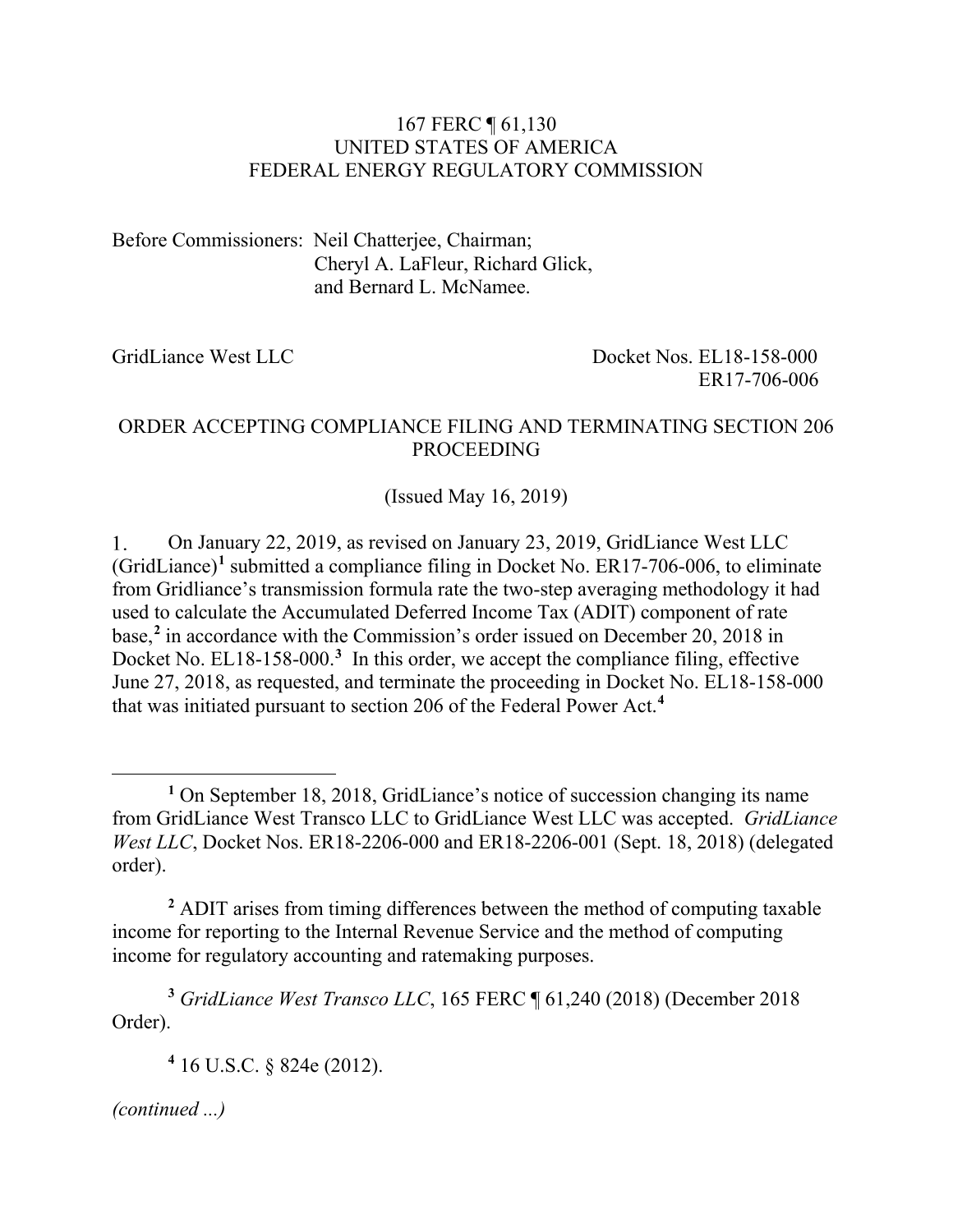### **I. December 2018 Order**

 $\overline{2}$ . In the December 2018 Order, the Commission found that the two-step averaging methodology used in GridLiance's transmission formula rate to calculate the ADIT component of rate base, was unjust and unreasonable and unduly discriminatory or preferential.<sup>[5](#page-1-0)</sup> Accordingly, the Commission directed GridLiance to submit a compliance filing revising its transmission formula rate to eliminate use of the two-step averaging methodology, with such changes to be effective June 27, 2018, the refund effective date established by the order instituting this proceeding. **[6](#page-1-1)**

# **II. Compliance Filing**

 $3<sub>1</sub>$ On January 22, 2019, as amended on January 23, 2019, GridLiance submitted a compliance filing proposing to revise its transmission formula rate—specifically, Notes A and R and Attachment 6a-ADIT Projection—to eliminate the use of the two-step averaging methodology in the calculation of ADIT balances for GridLiance's projected test year calculations to comply with the December 2018 Order.

## **III. Notice and Responsive Pleadings**

 $4.$ Notice of GridLiance's compliance filing in Docket No. ER17-706-006 was published in the *Federal Register*, 84 Fed. Reg. 705 (2019), with interventions and protests due on or before February 12, 2019. None was filed.

# **IV. Discussion**

5. We find that GridLiance's filing complies with the December 2018 Order and addresses the concerns identified in the June 2018 Order by eliminating the use of the two-step averaging methodology in the calculation of ADIT balances for GridLiance's projected test year calculations.**[7](#page-1-2)** Accordingly, we accept the compliance filing, effective June 27, 2018, and terminate the captioned section 206 proceeding.

# The Commission orders:

<span id="page-1-2"></span><span id="page-1-1"></span><span id="page-1-0"></span>

(A) GridLiance's compliance filing in Docket No. ER17-706-006 is hereby accepted, effective June 27, 2018, as discussed in the body of this order.

**<sup>6</sup>** *Ameren Illinois Co.*, 163 FERC ¶ 61,200 (2018) (June 2018 Order).

**<sup>7</sup>** *Id*. PP 13-14.

**<sup>5</sup>** December 2018 Order, 165 FERC ¶ 61,240 at P 24.